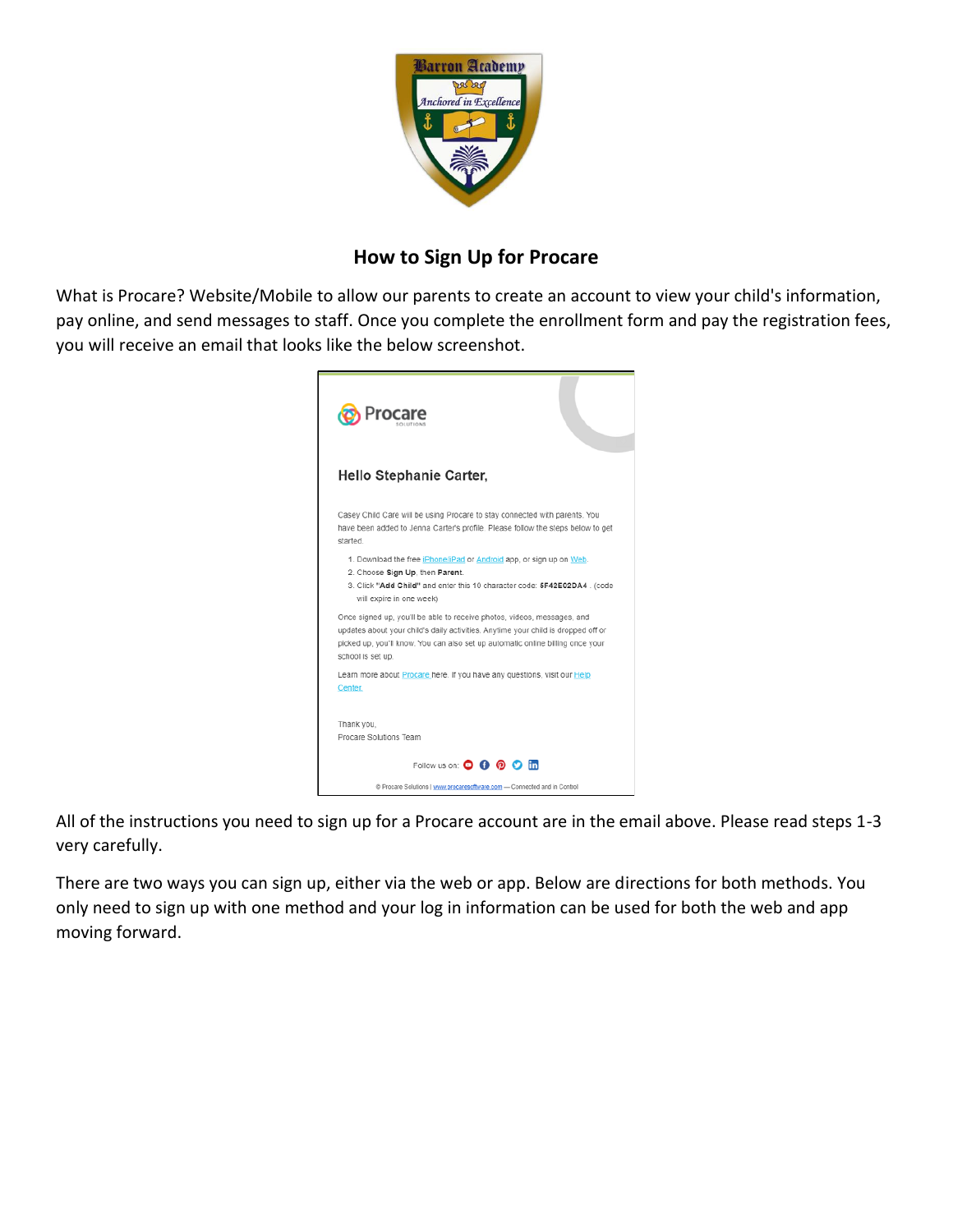## **Sign Up From the Website**

**Please Note**: If you sign up through the website, please make sure to also download the Procare App after creating your account.

|              | <b>O</b> Procare         |  |
|--------------|--------------------------|--|
| $\leftarrow$ | Create account as parent |  |
|              | Your Name                |  |
|              | <b>Email Address</b>     |  |
|              | Password                 |  |
|              | Confirm Password         |  |
|              | <b>SIGN UP</b>           |  |
|              |                          |  |

Click the web link in your invite email or [click here,](https://schools.procareconnect.com/login) then click "Create Account" at the bottom of the screen.



Then select PARENT for the "Which describes you best?" question.

|          | Welcome!<br>Log In to your Account     |  |
|----------|----------------------------------------|--|
| Email    |                                        |  |
| Password |                                        |  |
|          | Forgot Password? RESET                 |  |
|          | <b>LOGIN</b>                           |  |
|          |                                        |  |
|          | New to Procare Connect? CREATE ACCOUNT |  |

Complete the fields below, then click Sign Up.

**Please Note:** The invitation code in the email above should only be entered *after* you have created your account and logged into Procare. You will see a prompt to enter the code and Add Child**.**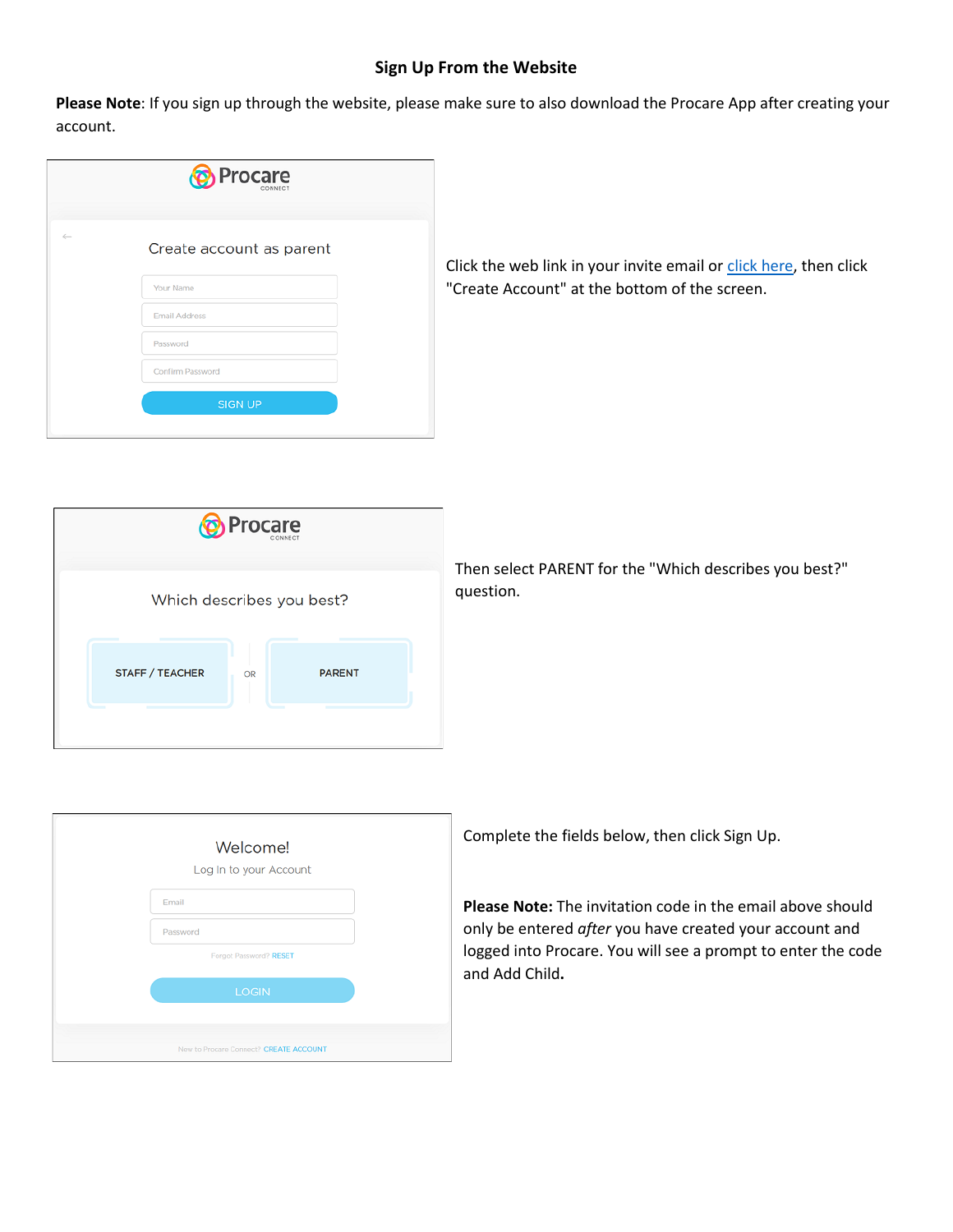## **Sign Up From the App**

You can click the link in your invite email or go to your app store and download the Procare app with the following logo.



1. Click Sign Up at the bottom. 2. Please select Parent.







3. Fill out the below information and click submit. 4. Enter your code from step 3 in the email invite. **Please Note:** This code should only be entered *after* you have created your account and logged into Procare.